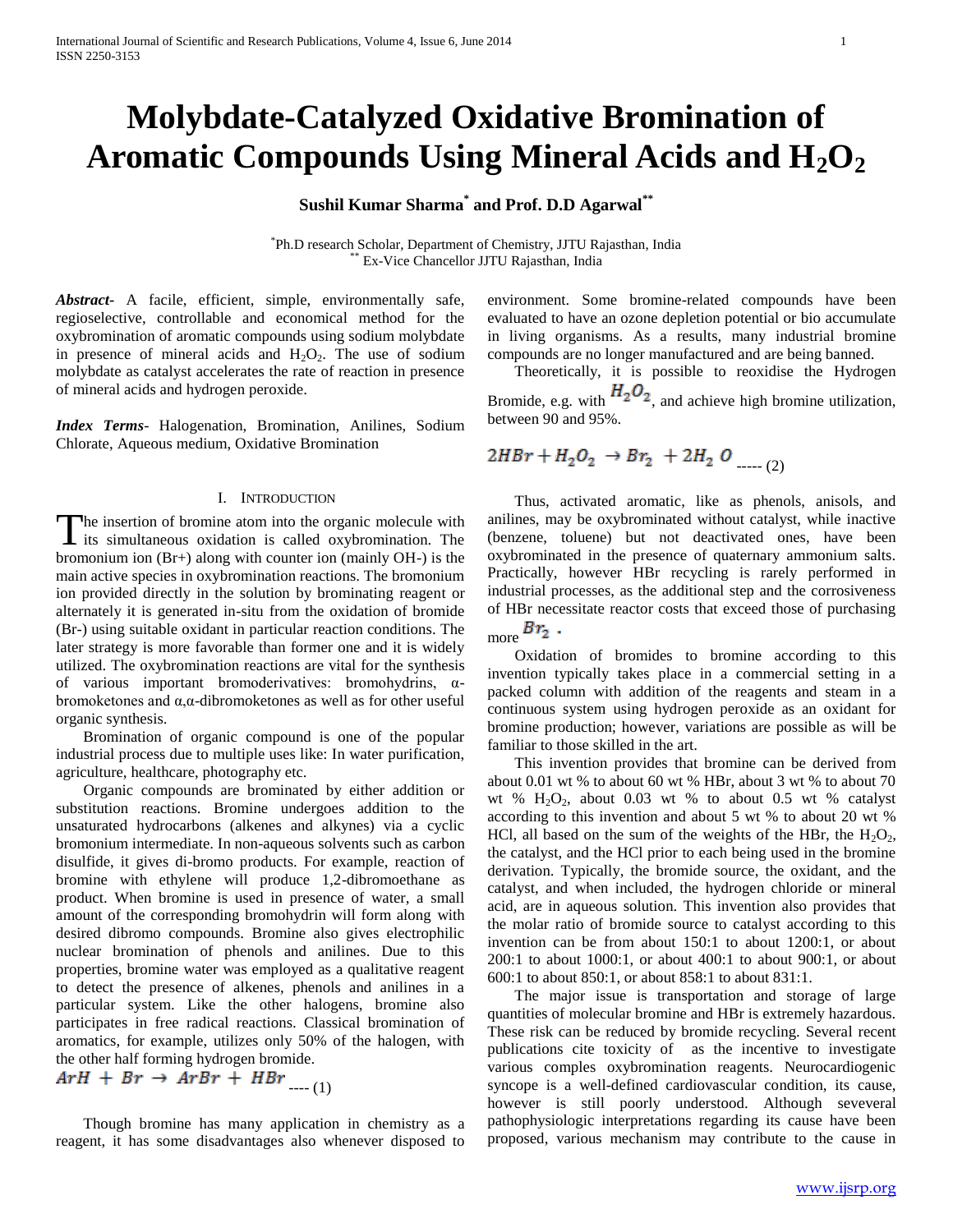different subjects or even simultaneously in one subject. But in real life two situations have to be distinguished:

(a) When molecular bromine is available on site, it is the cheapest and most environmental friendly brominating  $H_2O_2$ 

reagent.used in conjugation with , the stoichiometry would  $H_2O_2$  $Br_2 \rightarrow$  $H<sub>2</sub>$ 

then be  $+2Ar + 2ArBr + 2 O$ . (b) When a bromine containing reagent has to shipped to the site, only four reagents are cheap enough to matter for large-scale  $Br<sub>2</sub>$ 

manufacturing: , HBr, KBr and NaBr.

# **Sodium Molybdate specification:**

# **(CAS No. 10102-40-6)**

# II. IDENTIFY, RESEARCH AND COLLECT IDEA

 All the melting points are uncorrected and are presented in degree celcius. FT-IR spectra was recorded on a Bomem Hartmann and Barun MB-series FT-IR spectrometer. ACS grade chemicals were purchased from commercial firms (Sigma Aldrich) (> 99% pure) and used without further purification. Common reagent grade chemicals were procured from SD Fine Chemicals Ltd. (Mumbai, India) and also used without further furification. Gas Chromatograph were performed using an HP-5890, with the HP1 capillary column. Mass spectra were measured on an LC-MSD-Trap-XCT instrument. High-resolution mass spectra were measured on a MALDI-FTMS.

| 10. IVIVA-TV-VI                            |              |
|--------------------------------------------|--------------|
| Assay                                      | 99.5%        |
| $PH$ of a 5% solution at 25 degree celcius | $7.0 - 10.5$ |
|                                            | 0.0005%      |
| <b>Insoluble Matter</b>                    | 0.0005%      |
|                                            | 2 ppm        |
| Chloride (Cl)                              | 0.005%       |
|                                            | 0.0001%      |
| Plosphate $(PO4)$                          | 2 ppm        |
| Sulphate $(SO_4)$                          | 0.0001\%     |
| Ammonium $(NH_4)$                          |              |
|                                            |              |
| Heavy Metal (as Pb)                        |              |
|                                            |              |
| Iron $(Fe)$                                |              |
|                                            |              |

## **Table 4.3 : Composition of reagent**

Test: By oxidative titration after reduction of Mo<sup>VI</sup> Weigh accurately about 0.3g, and dissolve in to 10 mL of water in a 150 mL beaker. Activate the zinc amalgam of a Jones redactor by passing 100 mL of 1N sulphuric acid, through the column. Discard this acid, and place 25 mL of ferric ammonium sulphate in the receiver under the column to the sample solution, add 100 mL of 1N sulphuric acid and pass this mixture through the

redactor, followed by 100 mL of 1N sulphuric acid and then 100 mL of water. Add 5 mL of phosphoric acid of the solution in the receiver, and titrate with  $0.1N K MnO<sub>4</sub>$  volumetric solution. Run a blank and make any necessary correction. One mL of 0.1 N KMnO4 corresponds to 0.008066g of sodium molybdate.

# ${[mL(Sample)-mL(Blank)*NKMnO4]}*8.066(g)$ Sample wt  $(q)$

 $%$  Na<sub>2</sub>MoO<sub>4</sub>.2H<sub>2</sub>O

**Sodium Molybdate FTIR spectra:** FTIR spectrum of pure sodium molybdate is given in Figure xyz. The Mo-O stretching frequency appears at 826 cm-1.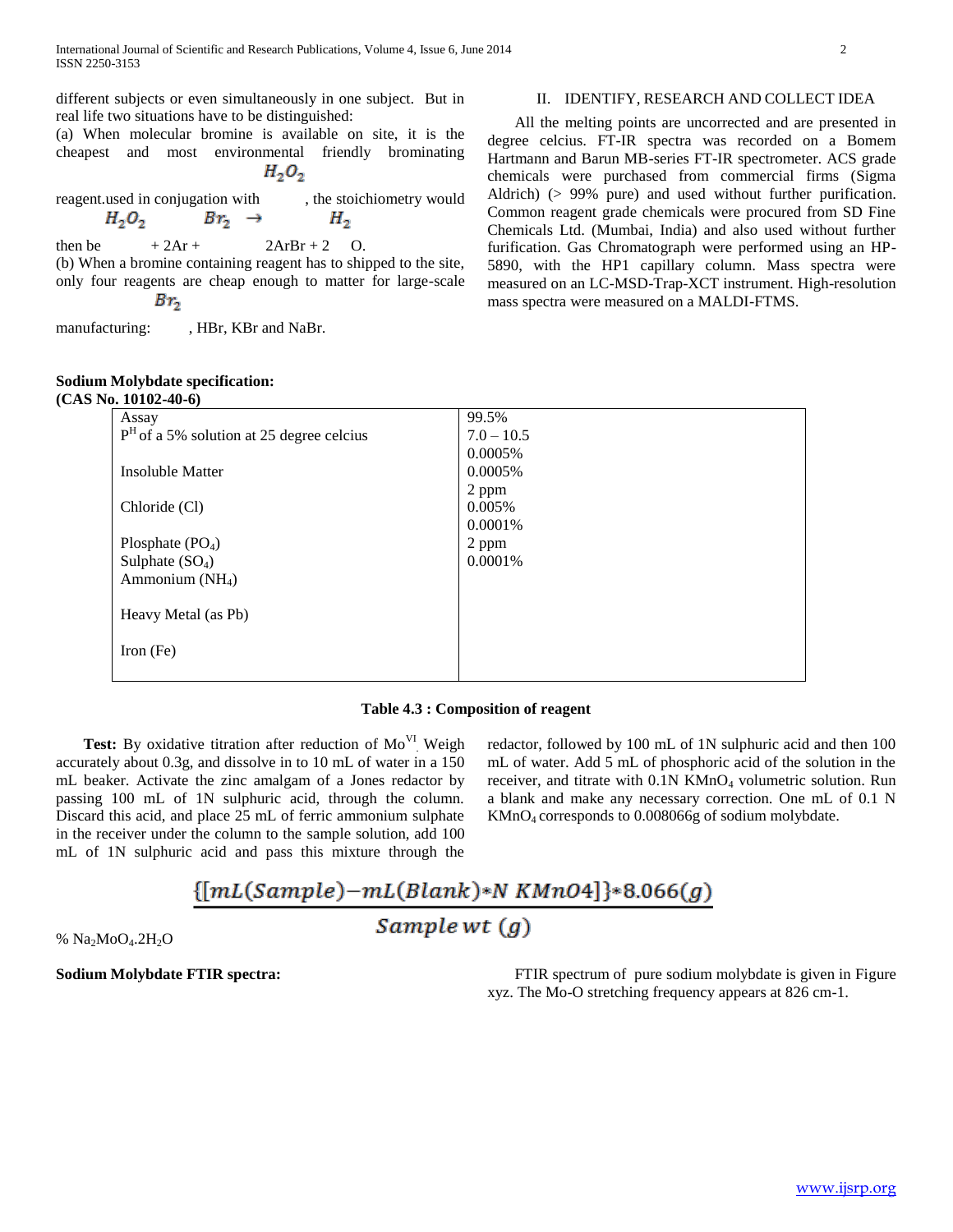

Wave number cm<sup>-1</sup>

**Figure 4.3a FTIR spectrum of pure sodium molybdate (SM)**



a) SM solution

**Figure 4.3b FTIR spectrum of sodium molybdate solution**

 **Sodium molybdate (SM) effectiveness over a vide P<sup>H</sup> range:** 

 It is environmentally safe and nontoxic. It is effective over a wide pH range. Due to increasing environmental constrains,

molybdate represents a logical, environmentally acceptable alternative. In *appendix I figures* describe the detailed summary of of the pH dependence of reagent and shows the admittance of sodium molybdate at different pH ranges.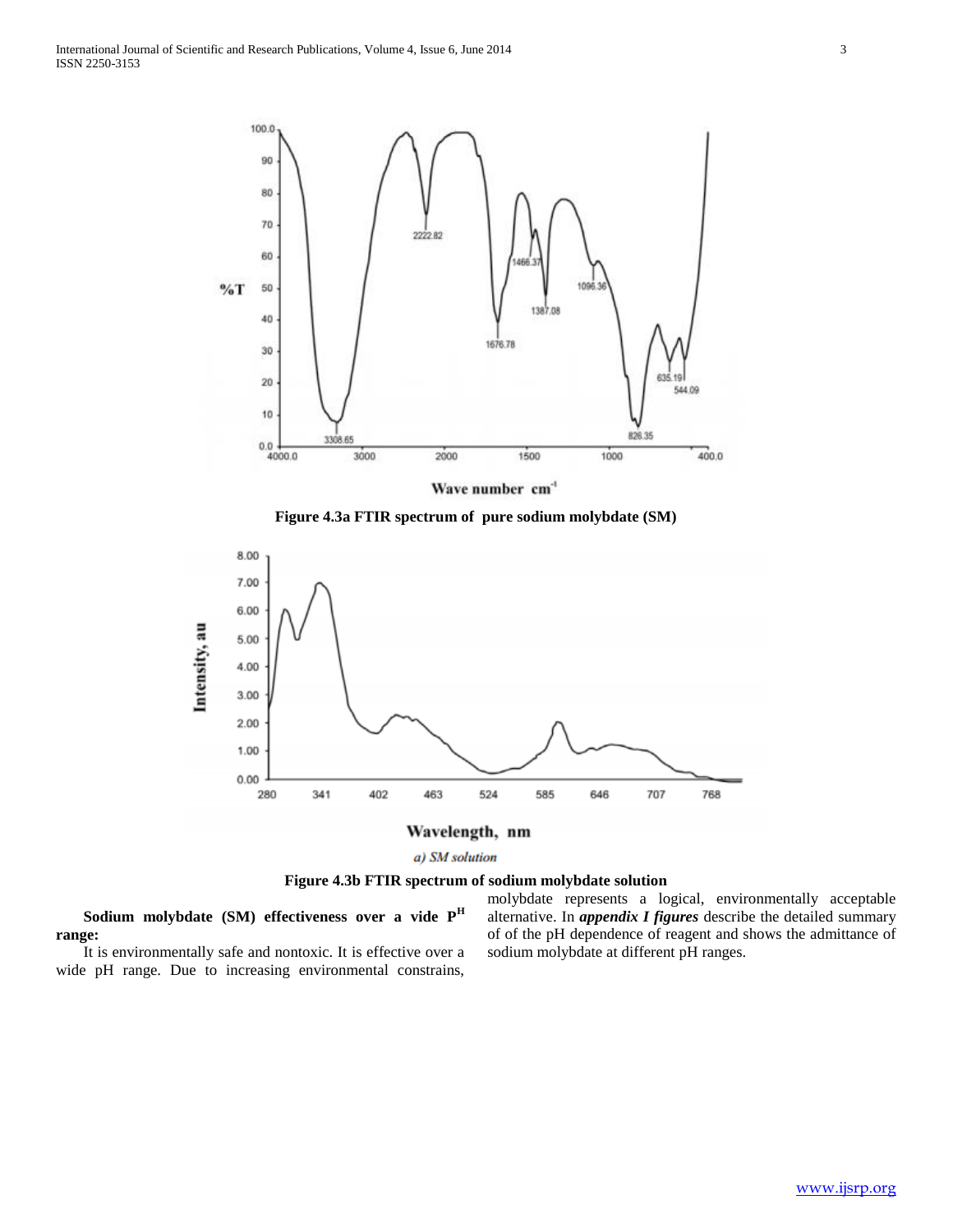| <b>Symbol</b> | <b>Element</b> | Atomic weight | <b>Number of atoms</b> | <b>Mas</b><br>$\mathbf{s}$<br>perc<br>ent |
|---------------|----------------|---------------|------------------------|-------------------------------------------|
| Na            | Sodium         | 22.989769282  | $\mathbf 1$            | 12.5<br>662<br>$\%$                       |
| Mo            | Molybdenum     | 95.962        | $\mathbf 1$            | 52.4<br>527<br>$\%$                       |
| O             | Oxygen         | 15.99943      | $\overline{4}$         | 34.9<br>811<br>$\%$                       |

# **Elemental composition and mass composition by element (g/mol) of NaMoO4:**

**Bromination of various aromatics with sodium molybdate using mineral acids and hydrogen peroxide at room temp.<sup>a</sup>**

| <b>Entry</b>       | <b>Substrate</b>     | Product                                                        | Time/<br>min | <b>Yield</b><br>$(9/0)^b$ | $Mp^{\circ}C$ (lit.) |
|--------------------|----------------------|----------------------------------------------------------------|--------------|---------------------------|----------------------|
| 1.                 | NHCOCH <sub>3</sub>  | NHCOCH <sub>3</sub><br>Br-                                     | 10           | 98                        | $167(165-169)$       |
| 2.                 | NHCOPh               | Br<br>NHCOPh                                                   | 25           | 92                        | 200(200-202)         |
| 3.                 | OH                   | $\overline{OH}$<br>Br<br>Br                                    | 15           | 93                        | $105(105-107)$       |
| $\boldsymbol{4}$ . | OH                   | Br<br>,OH<br>Br                                                | $20\,$       | 95                        | $104(105-107)$       |
| $\overline{5}$ .   | $H_2N$<br>$SO_2NH_2$ | Br<br>$H_2N-$<br>$\cdot$ SO <sub>2</sub> NH <sub>2</sub><br>Br | $20\,$       | 95                        | 235(235-237)         |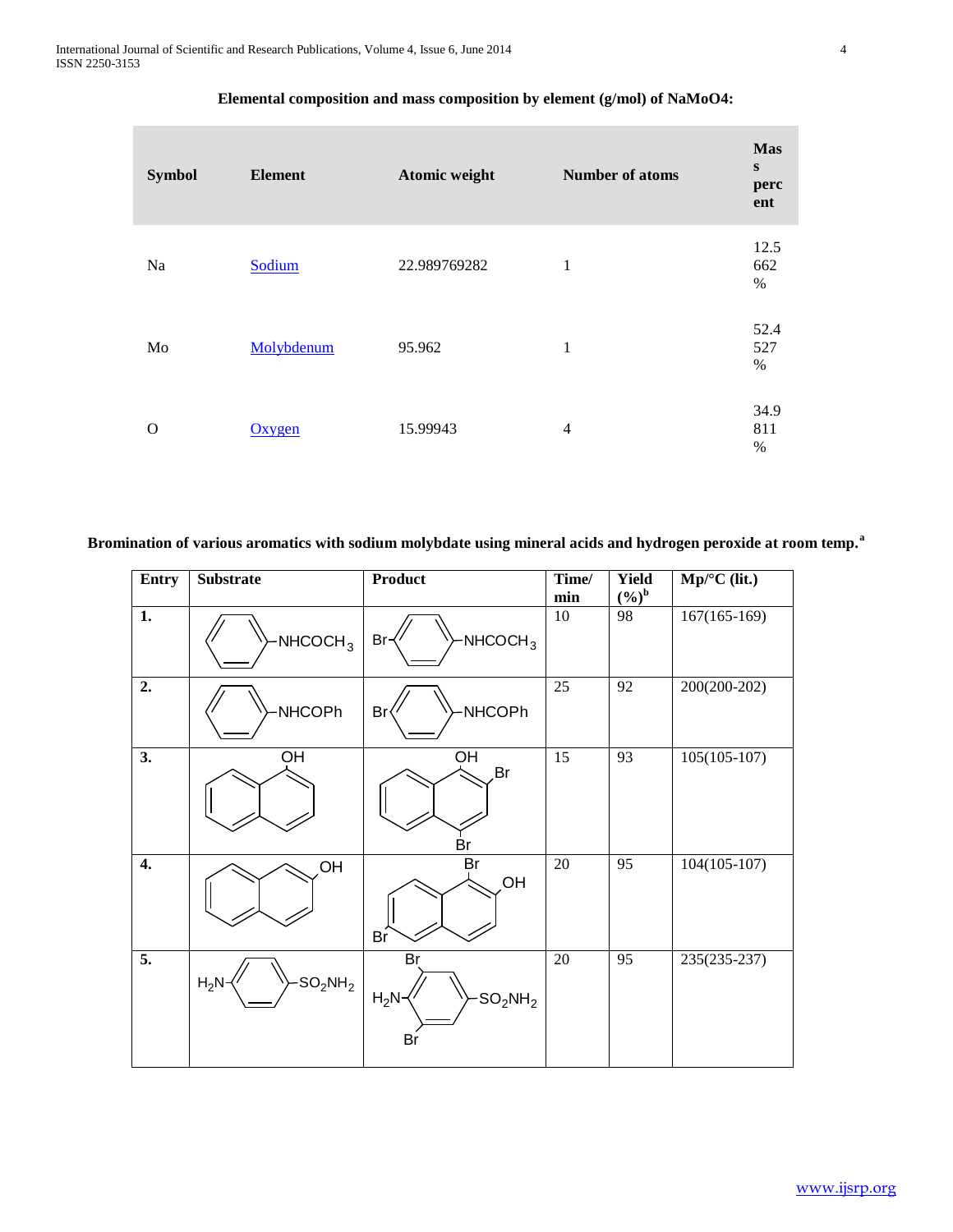| 6.                |                  | Br                         | $15\,$          | 96              | $80(80-84)$    |
|-------------------|------------------|----------------------------|-----------------|-----------------|----------------|
|                   | CHO              | CHO                        |                 |                 |                |
|                   | OH               | OH<br>Br                   |                 |                 |                |
| $\overline{7}$ .  |                  | Br                         | $\overline{20}$ | 90              | $183(181-185)$ |
|                   | CHO<br>HO        | HO-<br>CHO                 |                 |                 |                |
|                   |                  | Br                         |                 |                 |                |
| 8.                |                  | Br                         | 15              | 98              | 200(198-200)   |
|                   |                  |                            |                 |                 |                |
|                   | ÒН               | Br<br>N<br>ÒН              |                 |                 |                |
| 9.                |                  | Br                         | $\overline{15}$ | 91              | $92(92-94)$    |
|                   | OH               | <b>OH</b><br>Br            |                 |                 |                |
|                   |                  | Br                         |                 |                 |                |
| 10.               |                  | Br                         | $\overline{25}$ | 93              | $120(120-121)$ |
|                   | NH <sub>2</sub>  | $-NH2$                     |                 |                 |                |
|                   |                  | Br                         |                 |                 |                |
| $\overline{11}$ . |                  | Br                         | $20\,$          | 95              | $114(116-117)$ |
|                   | <b>OH</b>        | <b>OH</b><br>Br            |                 |                 |                |
|                   | NO <sub>2</sub>  | NO <sub>2</sub>            |                 |                 |                |
| $\overline{12}$ . |                  |                            | $\overline{15}$ | 94              | $108(110-113)$ |
|                   | $-NH2$           | $-NH2$<br>Br               |                 |                 |                |
|                   | NO <sub>2</sub>  | NO <sub>2</sub>            |                 |                 |                |
| 13.               |                  | Br                         | 20              | 97              | 127(127-130)   |
|                   | $-NH2$           | Br<br>$-NH2$               |                 |                 |                |
|                   | NO <sub>2</sub>  | NO <sub>2</sub>            |                 |                 |                |
| 14.               |                  | $\overline{Br}$            | $\overline{20}$ | $\overline{96}$ | $102(100-103)$ |
|                   | NH <sub>2</sub>  | Br-<br>$-NH2$              |                 |                 |                |
|                   | NO <sub>2</sub>  | NO <sub>2</sub><br>Br      |                 |                 |                |
| $\overline{15}$ . |                  | Br                         | $\overline{15}$ | 92              | $166(164-166)$ |
|                   | CHO<br>HO-       | HO-<br>CHO                 |                 |                 |                |
|                   | $H_3CO$          | $H_3CO$                    |                 |                 |                |
| $\overline{16}$ . |                  |                            | 15              | $\overline{90}$ | $102(102-104)$ |
|                   | $O_2N$<br>$-NH2$ | O <sub>2</sub> N<br>$NH_2$ |                 |                 |                |
|                   |                  | Br                         |                 |                 |                |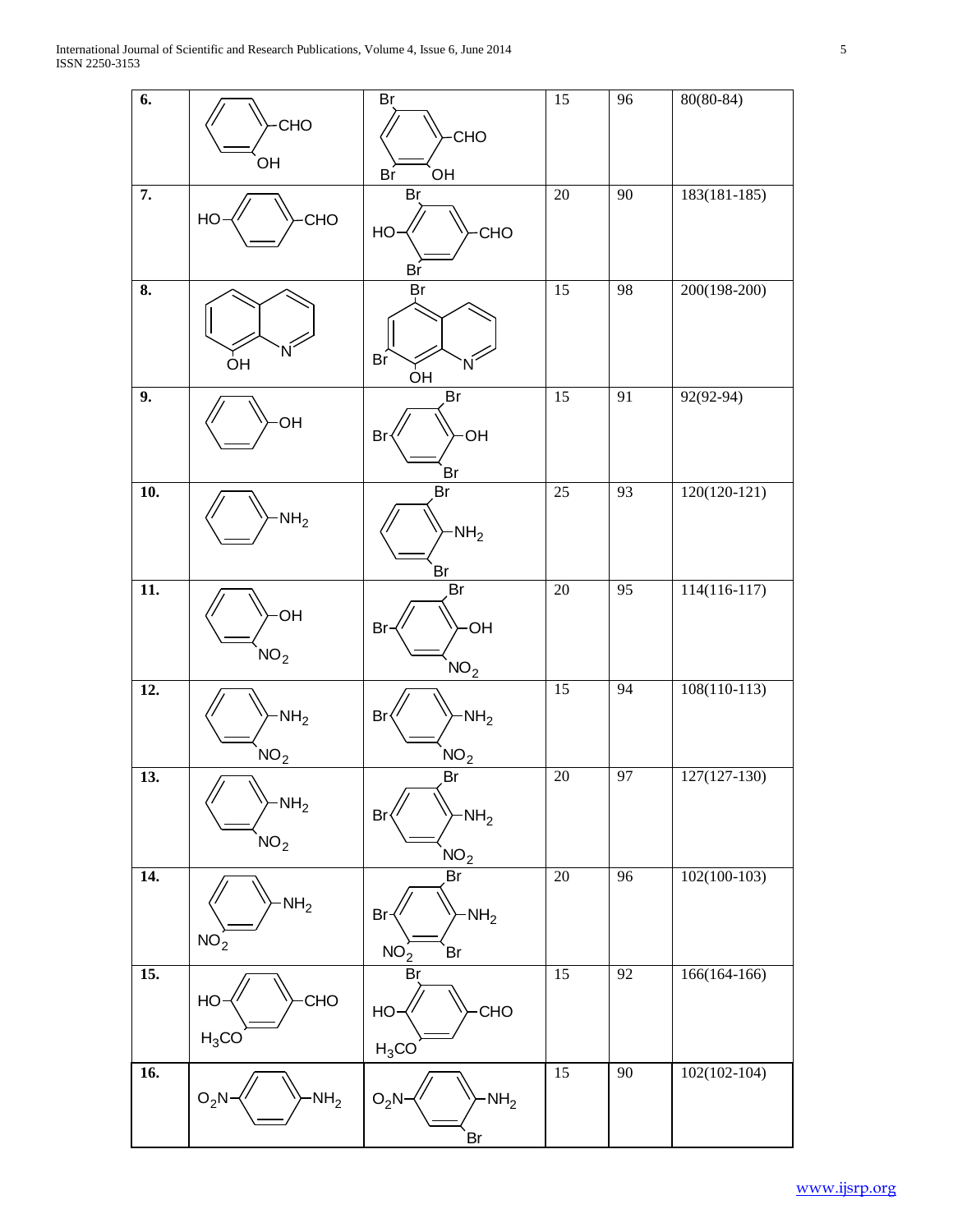

# III. STUDIES AND FINDINGS

- I- All commercially available chemicals and reagents were used without further purification unless otherwise indicated. All reactions were carried out in air without any special precautions. 1H and 13C NMR spectra were recorded on a Bruker F113V spectrometer operating at 500/200, and 125/50 MHz, respectively. Chemical shifts are reported in ppm relative to TMS as an internal standard, for 1H and 13C NMR spectra. FT-IR spectra were recorded on Perkin Elmer GX-2000 spectrometer. Gas chromatograms were recorded on ThermoTrace-GC-Ultra. Melting points were recorded on Veego- capillary instrument as well as on Mettler Toledo FP62 melting point apparatus with open capillary tubes and are uncorrected. Progress of the reactions was monitored by thin layer chromatography (TLC) using Aluchrosep Silica Gel 60/UV254 plates of Merck, Germany or on TLC's prepared from silica-gel fine powder coated on glass plates. Compounds were purified by column chromatography over silica gel 100-200 mesh size and neutral alumina wherever nessarary using hexane/ethyl acetate as eluent. (Note: The peak appeared in 1H-NMR spectra around 1.6 -1.7 and 3.3 ppm is corresponding to the residual H2O from the deuterated solvent CDCl3and DMSO respectively).
- II- Potassium bromide is used in some photographic developers to inhibit the formation of fog (undesired reduction of silver). Bromine is also used to reduce mercury pollution from coal-fired power plants. This can be achieved either by treating activated carbon with bromine or by injecting bromine compounds onto the coal prior to combustion. Soft drinks containing brominated vegetable oils are sold in the US (2011). Various bromine containing compounds are used in various pharmaceutical applications such as brompheniramine, bromocriptine (parkinsons disease), citalopram hydrobromide (antidepressant), homatropine methyl bromide (anticholinergic), propantheline.
- III- Spectral data  $(^1H$  NMR, IR and MS) of of brominated compounds is given below:
- IV- **4-bromoacetanilide** (2): White crystals; <sup>1</sup>H NMR (400 MHz, DMSO): δ 2.1 (3H, s), 7.25

 $(2H, d, J = 8.4 \text{ Hz})$ , 7.52 (2H, d, J = 8.8 Hz), 9.73 (1H, s); IR (KBr): 3293, 3260, 3186, 3115, 3052, 1668, 1644, 1601, 1586, 1532, 1487, 1394, 1309, 1290, 1255, 1007, 831, 819, 740, 687, 504  $cm^{-1}$  ; MS m/z calcd. for C<sub>8</sub>H<sub>8</sub>BrNO: 216.07, FOUND 216.

- V- *4-Bromobenzanilide (3)* : Light grayish powder; <sup>1</sup>H NMR (400 MHz, CDCl<sub>3</sub>) : δ 7.29-7.74 (9H, m); IR (KBr) : 3339, 3054, 1661, 1589, 1411, 1196, 946, 893, 750, 714, 509 cm-1 ;MS m/z calcd. for  $C_{13}H_{10}BrNO: 276.132$ , FOUND 276.
- VI- *2,4,6-Tribromoaniline (4)*: White-shining fine needles; <sup>1</sup> H NMR (400 MHz, CDCl<sub>3</sub>:  $\delta$  7.49 (s, 2H, ArH), 5.21 (bs, 2H, NH2); IR (KBr): 3414, 3293, 1452, 1383, 1285, 1225, 1063, 858, 729, 706, 673, 546, 486 cm<sup>-1</sup>; MS m/z calcd. for  $C_6H_4Br_3n$ : 329.816, found 327.
- VII- *2,4-Dibromo-1-naphthol (6)* :Grayish-brown powder; <sup>13</sup>C NMR (100 MHz, CDCl<sub>3</sub>): 148.02, 131.73, 130.93, 127.97, 126.97, 126.74, 124.92, 122.66, 113.27, 103.09; IR (KBr): 3412, 3075, 1961, 1934, 1720, 1616, 1583, 1548, 1502, 1449, 1374, 1330, 1266, 1230, 1209, 1146, 1057, 1030, 966, 870, 851, 766, 716, 671, 646, 602, 580 cm<sup>-1</sup>; MS m/s calcd. for  $C_{10}H_6Br_2O$ : 302, found 300.
- VIII- *1,6-Dibromo-2-napthol (7)* : Light brown solid; <sup>1</sup>H NMR (400 MHz, CDCl<sub>3</sub>): δ 6.20 (1 H, brs), 7.40-7.78 (2H, dd, J=66 and 9Hz), 8.15-8.36 (2H, dd, J =33 and 9 Hz), 8.76 (1H, s); IR (KBr): 3485, 3444, 1617, 1586, 1381, 1210, 1183, 928, 871, 805, 645, 536, 512 cm<sup>-1</sup>.
- IX- *5,7-Dibromo-8-hydroxyquinoline (9)*: Light beige powder; <sup>1</sup>H NMR (400 MHz, DMSO):  $\delta$ 8.90 (dd, 1H, arom), 8.46 (dd, 1H,arom), 7.89 (s, 1H, arom) 7.65 (t, 1H, arom); IR (KBr): 3071, 1738, 1583, 1491, 1459, 1389, 1333, 1273, 1202, 1138, 1045, 934, 868, 808, 787, 725, 686, 652, 617, 594, 563, 500 cm<sup>-1</sup>; MS m/z calcd. for  $C_9H_5Br_2NO$ : 302.95, found 302.2.
- X- *3,5-Dibromosalicylaldehyde (10) :* Pale-yellow crystalline powder;  $^1$ H NMR (400 MHz, CDCl<sub>3</sub>):  $\delta$  7.68 (d, 1H, J=2.12 Hz, ArH), 7.90(d, 1 H, J= 2.60 Hz, ArH), 9.81 (S, 1h, COOH), 11.51 (s, 1H, OH); IR(KBr): 3184, 1682, 1662, 1653, 1449, 1410, 1375, 1362, 1327, 1281, 1255, 1200, 1153, 1134, 877, 866, 735, 712, 692, 679, 505 cm<sup>-1</sup>; MS m/z calcd. for  $C_7H_4Br_2O_2$ :279.9, found 280.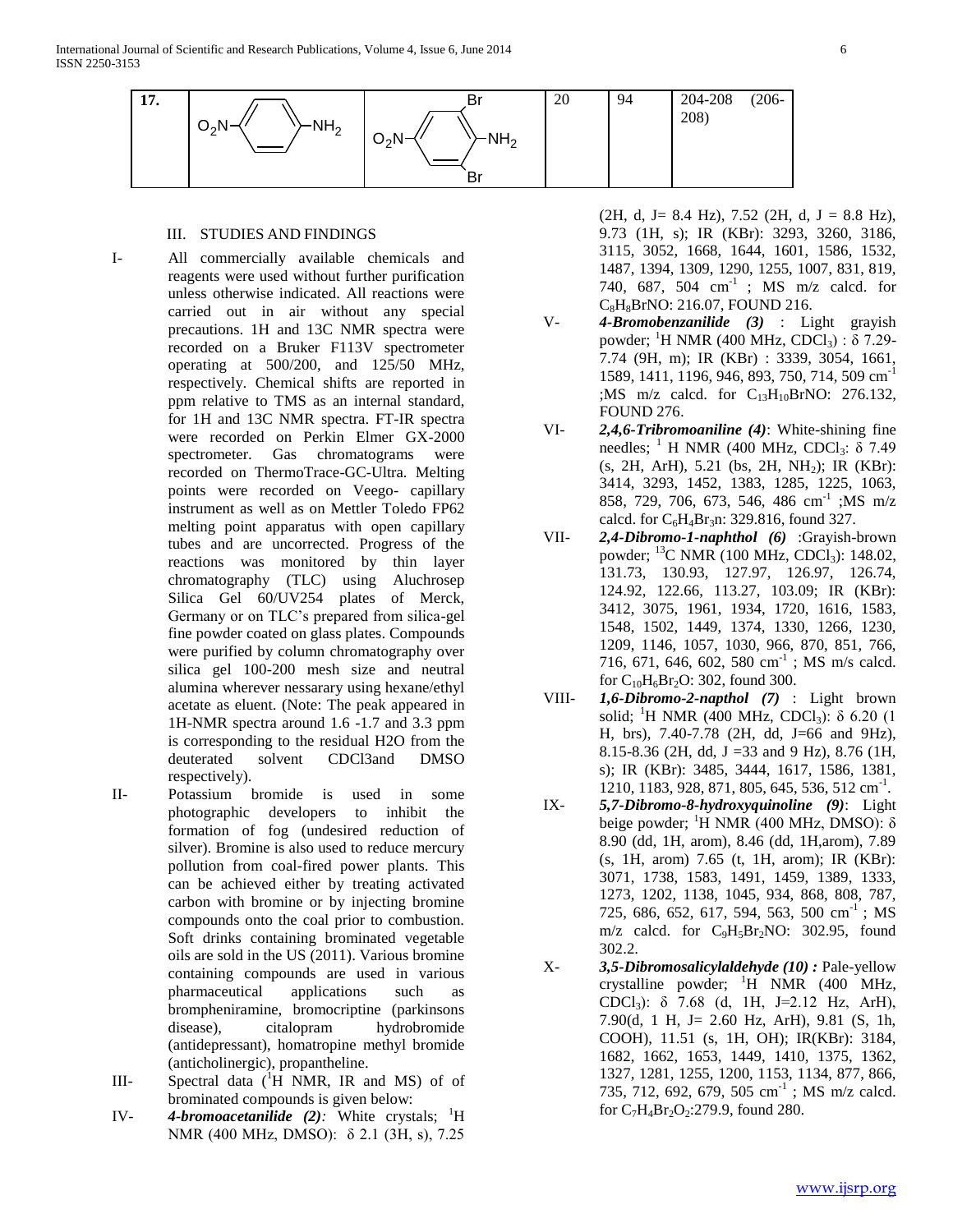XI- *2,6-Dibromo-4-nitroaniline (18)* : Yellow powder; <sup>1</sup>H NMR (400 MHz, DMSO): δ 8.21 (2h,s), 6.79 (1H,s); IR(KBr): 3480, 3372, 3084, 2922, 2666, 2363, 1605, 1501, 1474, 1383, 1300, 1270, 1126, 943, 897, 821, 737, 695, 575, 532, 457  $cm^{-1}$  ; MS  $m/z$  calcd. for  $C_6H_4Br_2N_2O_2$ : 295.9, found 295.2.

#### IV. RESULTS AND DISCUSSION

 Our initial exploratory studies probed the best reaction conditions and for that we choose salicylic acid (10 mmol) as a typical compound which was first reacted with molecular bromine (20 mmol) in  $CH<sub>3</sub>CN$  (10 ML) at room temperature for 50 minutes. Workup of the reaction resulted under-brominated

 As this study mainly deals with application of dilute acids, the term acid refers to a dilute acid of  $\tilde{ }$  1M in water. Where concentrated acid is used, the concentration is specified. Similarly, the amount of  $Na<sub>2</sub>MoO<sub>4</sub>$  used in all reactions, are 1-2 mol % relative to substrate unless noted otherwise. Reagent productivity will be in terms of amount of substance produced per unit reactor volume per unit time.



 $Na<sub>2</sub>MoO<sub>4</sub>$ - Catalysed Generation of Br<sub>2</sub> using Potassium Bromide and Mineral Acids. It was claimed that sodium molybdate  $(Na_2MoO<sub>4</sub>)$  catalyses the oxidative bromination of various activated aromatics, without the need for stiochiometric amounts of acid. We found, however, that the  $Na<sub>2</sub>MoO<sub>4</sub>$ , which dictates the acidic environment (pH 2-3) is required for the reaction to proceed.

 The present review gives short glance on various reagents reported in the literature for oxidative bromination of various substrates using various oxidative reagents with new catalysts and new non catalyst methods.

However,  $Na<sub>2</sub>MoO<sub>4</sub>$  may be used to catalyse oxidative bromination in the presence of dilute mineral acids, which may solve problems arising from the corrosiveness of 49% HBr, or other combinations of bromide with concentrated acids. This is important, because, although the productivity of the processes employing concentrated acids is higher, it is partly due to corrosiveness that recycling of bromide is shunned by the chemical industries.

 Halogenation reactions are gained considerable importance from their discovery. The halides are important in organic synthesis due to their use for synthesis of various commercially important compounds. Among the halides chlorides and bromides are of commercially important over fluoride and iodide. Organic bromides are widely used as synthetic precursors for various coupling reactions in organic and pharmaceutical synthesis. They can be used as potent antitumor, antibacterial, antifungal, antineoplastic, antiviral, and anti-oxidizing agents and also as industrial intermediates in the manufacture of pharmaceuticals, agrochemicals, and other specialty products, for instance, flame-retardants. The traditional bromination using elemental bromine shows a maximum of 50% atom efficiency in terms of bromine consumption. The bromination reaction has been still attracting attention to develop the more practical method without the use of hazardous and highly toxic elemental bromine. Oxidative bromination is a process which generates electrophilic bromine using various oxidants with or without

using catalyst. (An exception is fluorination, since it is too difficult to oxidize fluoride.) In the laboratory as well Industrial scale, however, bromination is generally carried out with hazardous, toxic, and corrosive molecular bromine mostly in combination with chlorinated solvents. A growing ecological awareness among chemists has coincided with an increased understanding of oxidative bromination in biological systems, which has boosted research in the field of oxidative bromination. From Green chemistry point of view Hydrogen peroxide and oxygen are considered as best agent for oxidative halogenation as the waste generated is water only6,7. In the literature various oxidative halogenation methods are reported, where various oxidants like metals, persulphate, mineral acids and hyper valent iodine are used for generation of electrophilic bromine.

Using HCl for bromination is interesting, as it seems possible that companies engaged in chlorination processes may also be interested in bromination, and might have waste HCl streams available on production sites. As chlorine is less soluble than bromine in water, it seems reasonable to suppose that the absence of chlorinated products indicates either that no chlorine gas is formed when HCl is used as the source of protons. With the use of this system, ex situ bromination of 1-octene gave >99%. Selectvity to 1,2-dibromooctane, indicating that the sodium

$$
H_2O_2 \rightarrow X_2 \qquad H_2
$$

molybdate- catalysed reaction  $2HX + +2$  O. Moreover, an ex situ process is advantageous in this case, because in a one-pot reaction using HCl + KBr, attack of chloride on the cyclic bromonium cation would result in formation of a vic-bromo-chloro-product in above reaction in presence of 1 mol% sodium molybdate.

#### V. CONCLUSION

 Molybdate-catalysed oxidative bromination is a cost effective and safe system, the risk factor for the known reagents like molecular bromine is very high. Furthermore, this method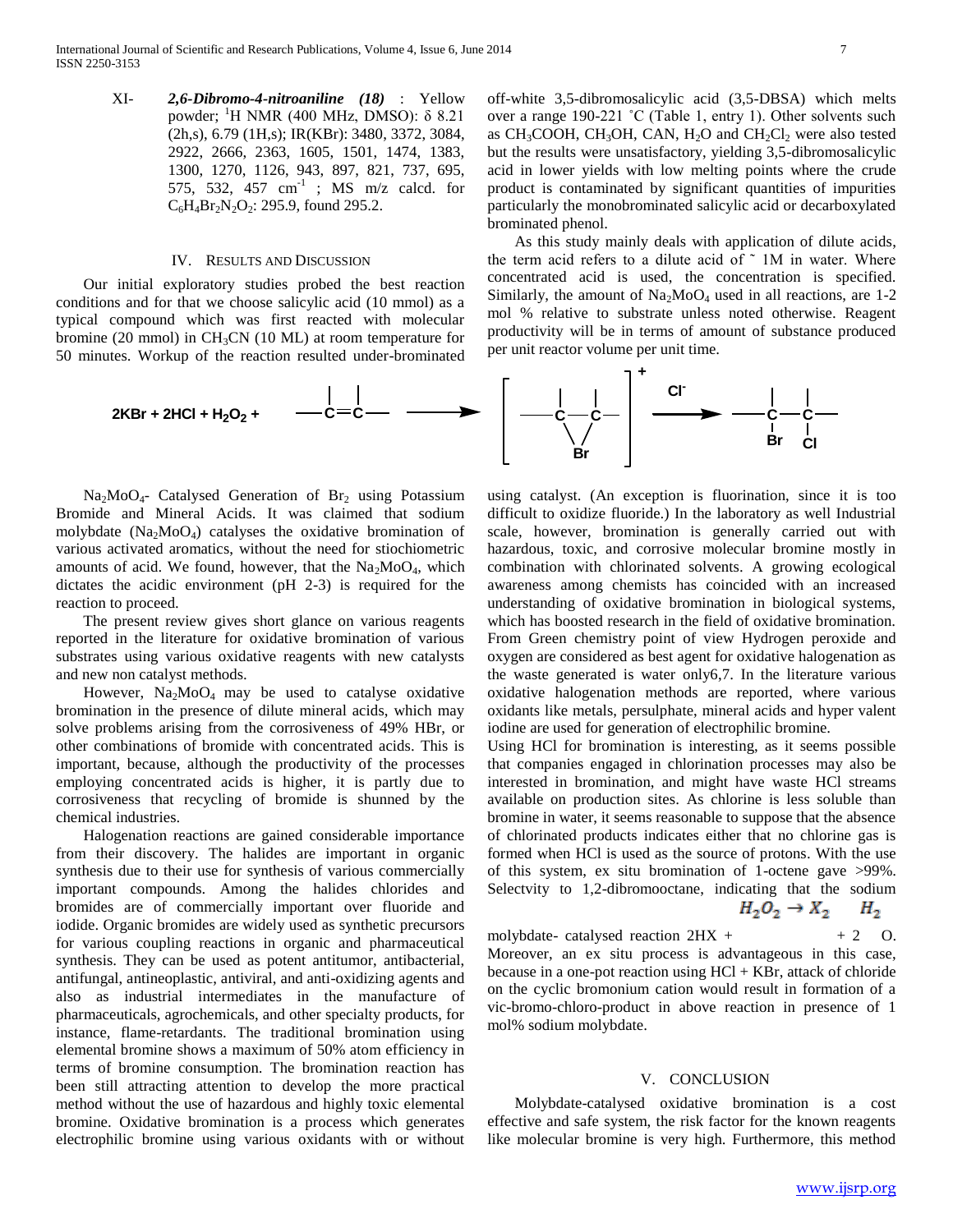has the advantages of low transportation and storage risk is less. The drawback of the system is high prices and low productivity (compared to using  $Br<sub>2</sub>$ ), and the fact that concurrent unwanted decomposition of  $H_2O_2$  in the reagent system. A comparison of the brominating ability of the present system with those of published methods shows that the present protocol is inexpensive, simpler, faster and more efficient than other catalytic bromination systems used for this purpose.

# **APPENDIX**





**Figure 1. LC-MS of 3,5-dibromosalicylic acid (1)**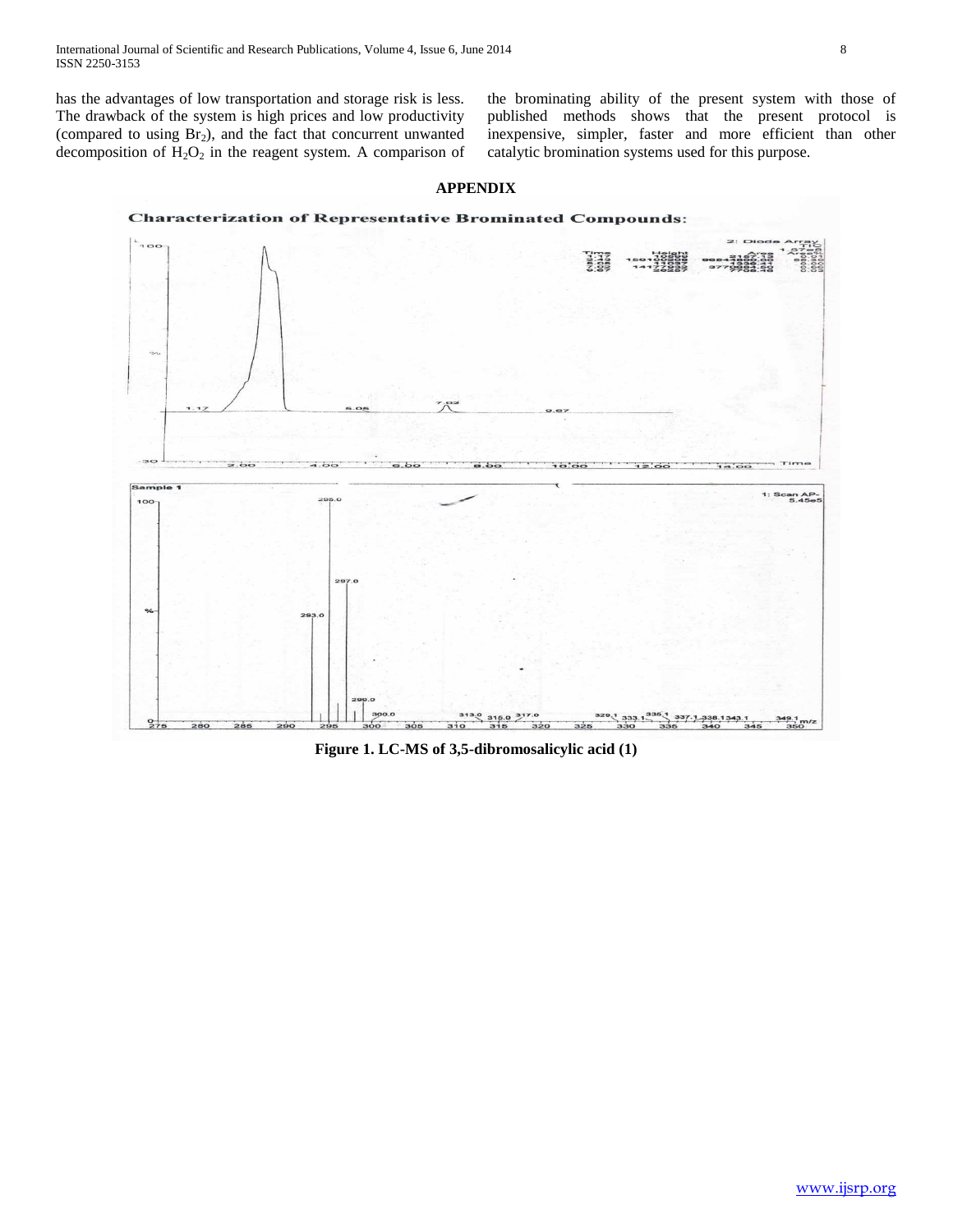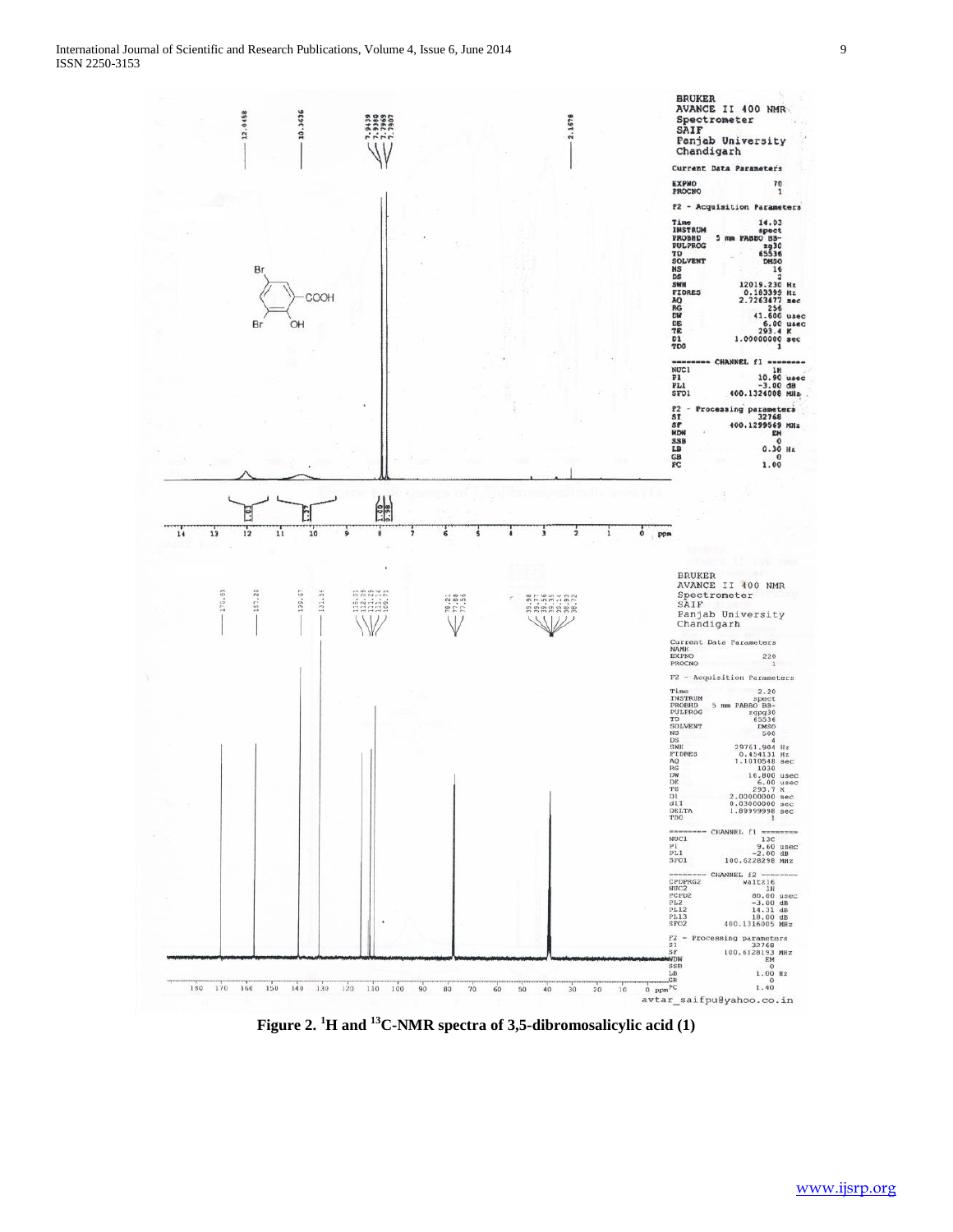

**Figure 3. <sup>1</sup>H and <sup>13</sup>C-NMR spectra of 3,5-dibromosalicylic acid (1)**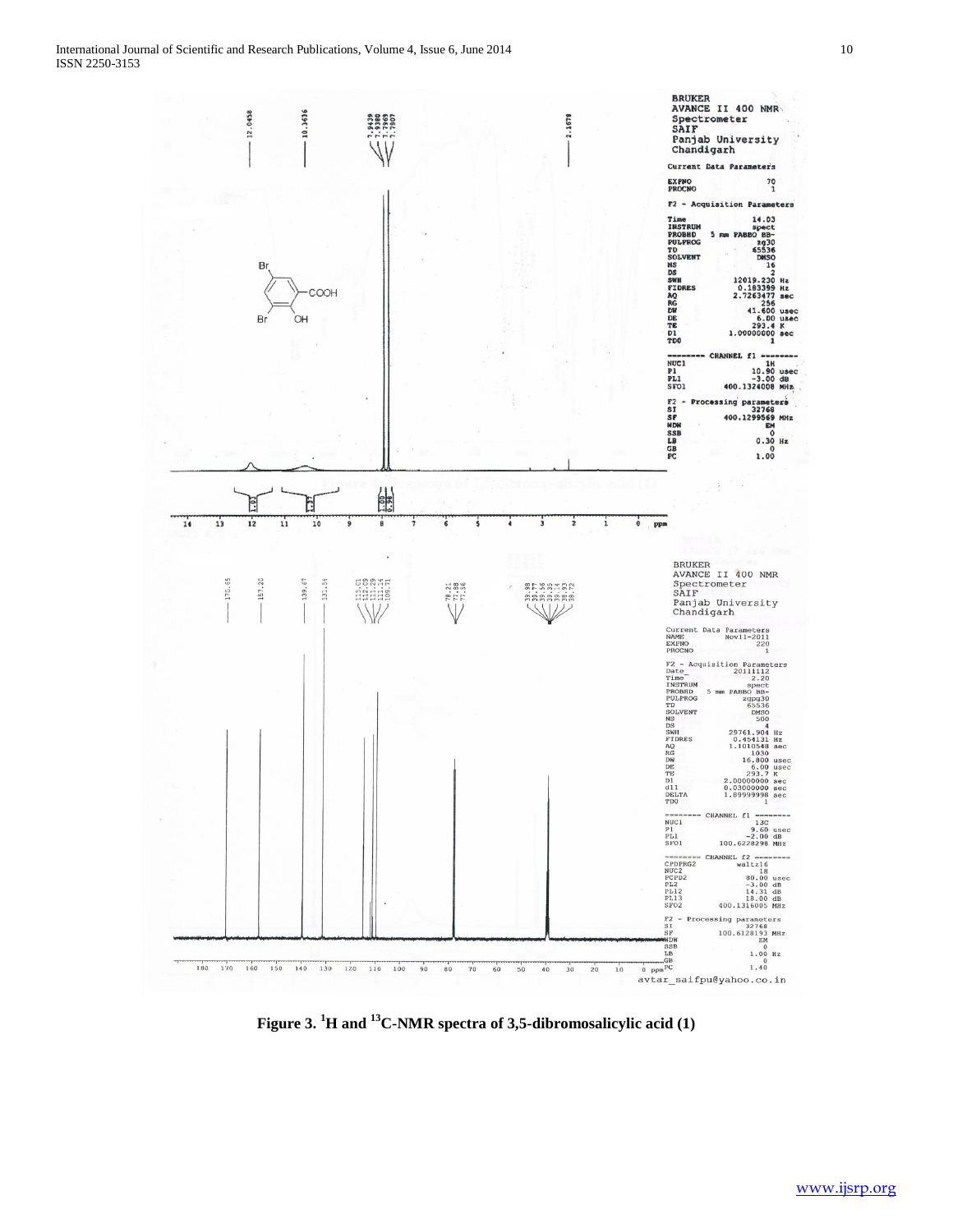

**Figure 5. <sup>1</sup>H-NMR spectra of 2,4,6-tribromoaniline (4)**

# ACKNOWLEDGMENT

 I owe my deep sense of gratitude to Almighty God Ganesha for his blessing, mercy, guidance and strength that made it possible for me to complete my studies and enabling me to accomplish research work. At this moment of accomplishment, first of all I pay homage to my guide, Prof. Dr. D.D. Agarwal. This work would not have been possible without his guidance, support and encouragement. Under his guidance I successfully overcame many difficulties and learned a lot. I can't forget his hard times. Despite of his busy schedule, he used to review my thesis progress, give his valuable suggestions and made corrections. His unflinching courage and conviction will always

inspire me, and I hope to continue to work with his noble thoughts. I can only say a proper thanks to his through my future work. It is to his that I dedicate this work.

#### **REFERENCES**

- [1] (a) Can be found at http://www.chemicalland21.com/industrialchem/inorganic/CALCIUM%BR OMIDE.htm(b) Jackisch, P.F. Bromine Compounds, Kirk-Othmer Encyclopedia of Chemical Technology, John Wiley & Sons, Inc. 2000, online ISBN: 9780471238966,DOI: 10.1002/0471238961.
- [2] (a) De la Mare, P. B. Electrophilic Halogenation: Reaction Pathway Involving Attack by Electrophilic Halogens on Unsaturated Compounds,